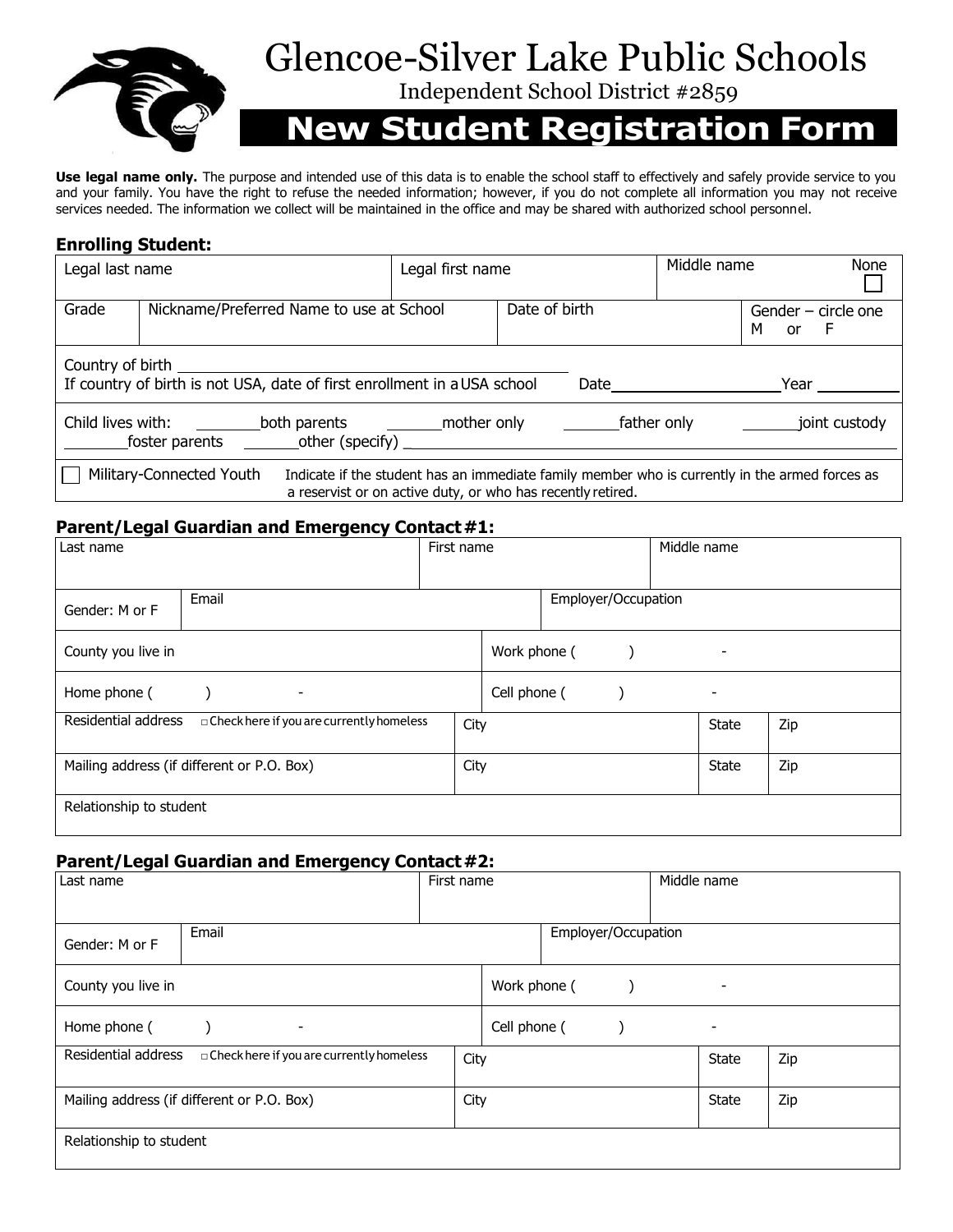**REQUIRED** Please list school name, city, state and phone number of previous schools attended last 4 years

|  | (School most recently attended) |  |
|--|---------------------------------|--|
|  |                                 |  |

| <b>REQUIRED</b> Has this child ever attended a school in Minnesota?<br>No<br>Yes<br>If yes, where and when?                                                                                                                                                                                                                                                                            |  |  |  |
|----------------------------------------------------------------------------------------------------------------------------------------------------------------------------------------------------------------------------------------------------------------------------------------------------------------------------------------------------------------------------------------|--|--|--|
|                                                                                                                                                                                                                                                                                                                                                                                        |  |  |  |
| Have you recently moved within the last 36 months for temporary or seasonal agricultural or fishing work?<br>No<br>Yes                                                                                                                                                                                                                                                                 |  |  |  |
| No Does this child have an active IEP?<br>Has this child ever received special education services?<br>Yes<br>No<br>Yes                                                                                                                                                                                                                                                                 |  |  |  |
| Is this child currently on a 504 Plan?<br>Is this child receiving ESL services?<br>Yes<br>No<br>Yes<br>No                                                                                                                                                                                                                                                                              |  |  |  |
| Is this child receiving Title I services?<br>Yes<br>No<br>Indicate special needs, handicaps or disabilities the school                                                                                                                                                                                                                                                                 |  |  |  |
| should be aware of the same state of the same should be aware of the same should be aware of                                                                                                                                                                                                                                                                                           |  |  |  |
| <b>RACE/ETHNICITY</b><br>Part A. Is this student (or are you) Hispanic/Latino? (Choose only one)                                                                                                                                                                                                                                                                                       |  |  |  |
|                                                                                                                                                                                                                                                                                                                                                                                        |  |  |  |
| No, not Hispanic/Latino                                                                                                                                                                                                                                                                                                                                                                |  |  |  |
| Yes, Hispanic/Latino (a person of Cuban, Mexican, Puerto Rican, South or Central American or other<br>Spanish culture of origin, regardless of race.)<br>The above part of the question is about ethnicity, not race. No matter what you selected above, <b>please continue to</b><br>answerthefollowingbymarkingoneormoreboxestoindicatewhatyouconsideryourstudent's(oryour)racetobe. |  |  |  |
|                                                                                                                                                                                                                                                                                                                                                                                        |  |  |  |
| Part B. What is this student's (or your) race? (Choose one or more)                                                                                                                                                                                                                                                                                                                    |  |  |  |
| <b>American Indian or Alaska Native</b> (A person having origins in any of the original peoples of North and<br>South America, including Central America, and who maintains tribal affiliation or community attachment.)                                                                                                                                                               |  |  |  |

**Asian** (A person having origins in any of the original peoples of the Far East, Southeast Asia or the Indian subcontinent including, for example, Cambodia, China, India, Japan, Korea, Malaysia, Pakistan, the Philippine Islands, Thailand and Vietnam.)

**Black or African American** (A person having origins in any of the black racial groups of Africa.)

**Native Hawaiian or Other Pacific Islander** (A person having origins in any of the original peoples of Hawaii, Guam, Samoa or other Pacific Islands.)

**White** (A person having origins in any of the original peoples of Europe, the Middle East or North Africa.)

## **LEGAL GUARDIANSHIP PAPERS ON FILE?** | Yes | | No

The school has the responsibility for the welfare of the child, but can only function according to the law when properly informed. If parents of the child are separated, the school district must be informed (1) who has the custody of the child and (2) what person(s) are approved to see the child or to transport him/her away from school. If there is a restraining order in effect denying either of the parents the right to see or contact the child, there must be a court order on file in the school office.

| Who has legal custody? $\Box$ Both parents $\Box$ Father $\Box$ Mother $\Box$ Other |                        |
|-------------------------------------------------------------------------------------|------------------------|
| Restraining order? $\bigcap$ Yes $\bigcap$ No If yes, date of court order           |                        |
| Court order on file in school office? $\Box$ Yes $\Box$ No                          | To page $3\rightarrow$ |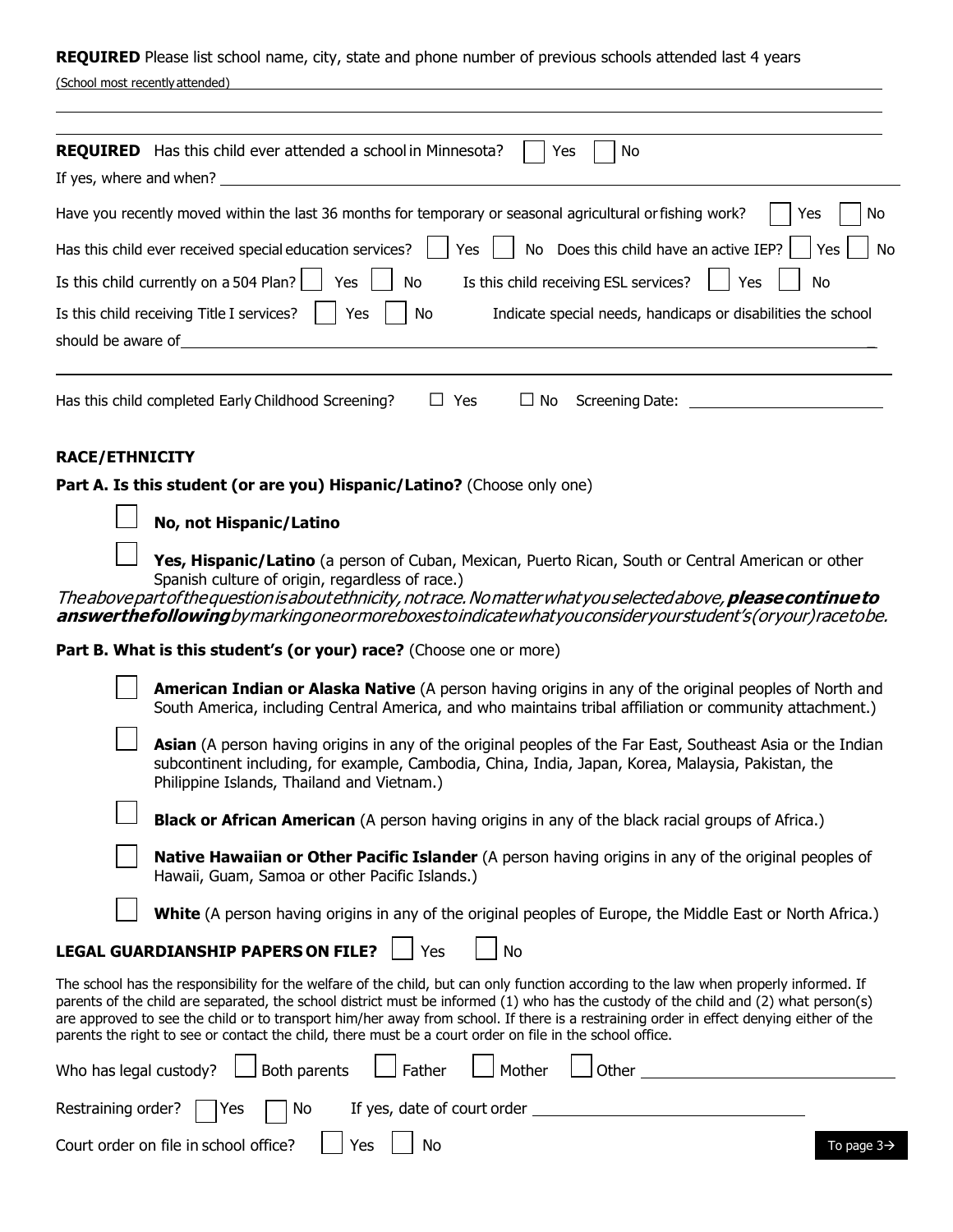#### **Siblings of enrolling student**

| Legal last name | Legal first name | Legal middle name | Gender:<br>M or F | Date of birth |
|-----------------|------------------|-------------------|-------------------|---------------|
| Legal last name | Legal first name | Legal middle name | Gender:<br>M or F | Date of birth |
| Legal last name | Legal first name | Legal middle name | Gender:<br>M or F | Date of birth |
| Legal last name | Legal first name | Legal middle name | Gender:<br>M or F | Date of birth |
| Legal last name | Legal first name | Legal middle name | Gender:<br>M or F | Date of birth |

Please add additional children on another piece of paper.

Check box if you would like to receive **Spanish-interpreted documents** when available.

**Non-household Member Emergency Contact #3:** Adult who can assume responsibility & is authorized to take your child in an emergency.

| Name              | Relationship to student |
|-------------------|-------------------------|
| Home phone (<br>- | Cell phone              |

**Non-household Member Emergency Contact #4:** Adult who can assume responsibility & is authorized to take your child inan emergency

| Name         | Relationship to student |
|--------------|-------------------------|
| Home phone ( | Cell phone (            |
| -            | -                       |

**Elementary students-**A student's transportation eligibility is determined based on the distance they must travel to and from school. Transportation is provided to those students who must travel from home or a daycare provider that is one mile or more from school. **Preschool students-**Transportation is available to most preschool students within the district. If your child transports from daycare, fill in the information below.

| Name of daycare provider    | Phone                  |
|-----------------------------|------------------------|
| Address of daycare provider |                        |
| .<br>.                      | $\mathbf{A}$<br>$\sim$ |

**High School students.** Will your high school student be riding the bus to and from school?  $\Box$  Yes  $\Box$  No Please call the **Bus Garage** at **320-864-3032** with transportation-related questions**.**

Records Requested? □ Yes □ No Records Received? □ Yes □ No Notes:

I hereby give my permission for the professional persons, school district, or agency listed above to release all school records, psychological assessments, and/or health records regarding my child to Glencoe-Silver Lake School District #2859 for the purpose of planning educational services. If there are changes to any information provided, I will contact GSL Schools.

Form completed by Please print name Date Signature **Relationship to student** Relationship to student **Thank you for returning this form to your child's GSL school. Questions? Contact:**  Preschool: Michelle Marti, 320-864-2681 GSL Jr./Sr. High School (7-12): Cheryl Templin, 320-864-2405<br>Cincoln Elementary School (K-2): Kim Ruschmeier, 320-864-2666 [District Office: Shelley Renville, 320-864-2494 Lincoln Elementary School (K-2): Kim Ruschmeier, 320-864-2666 Lakeside Elementary (3-6): Lori Hatlestad, 320-864-2500 **Internal Use Only** Teacher/RAP: Transportation Locker # **Parents signature**